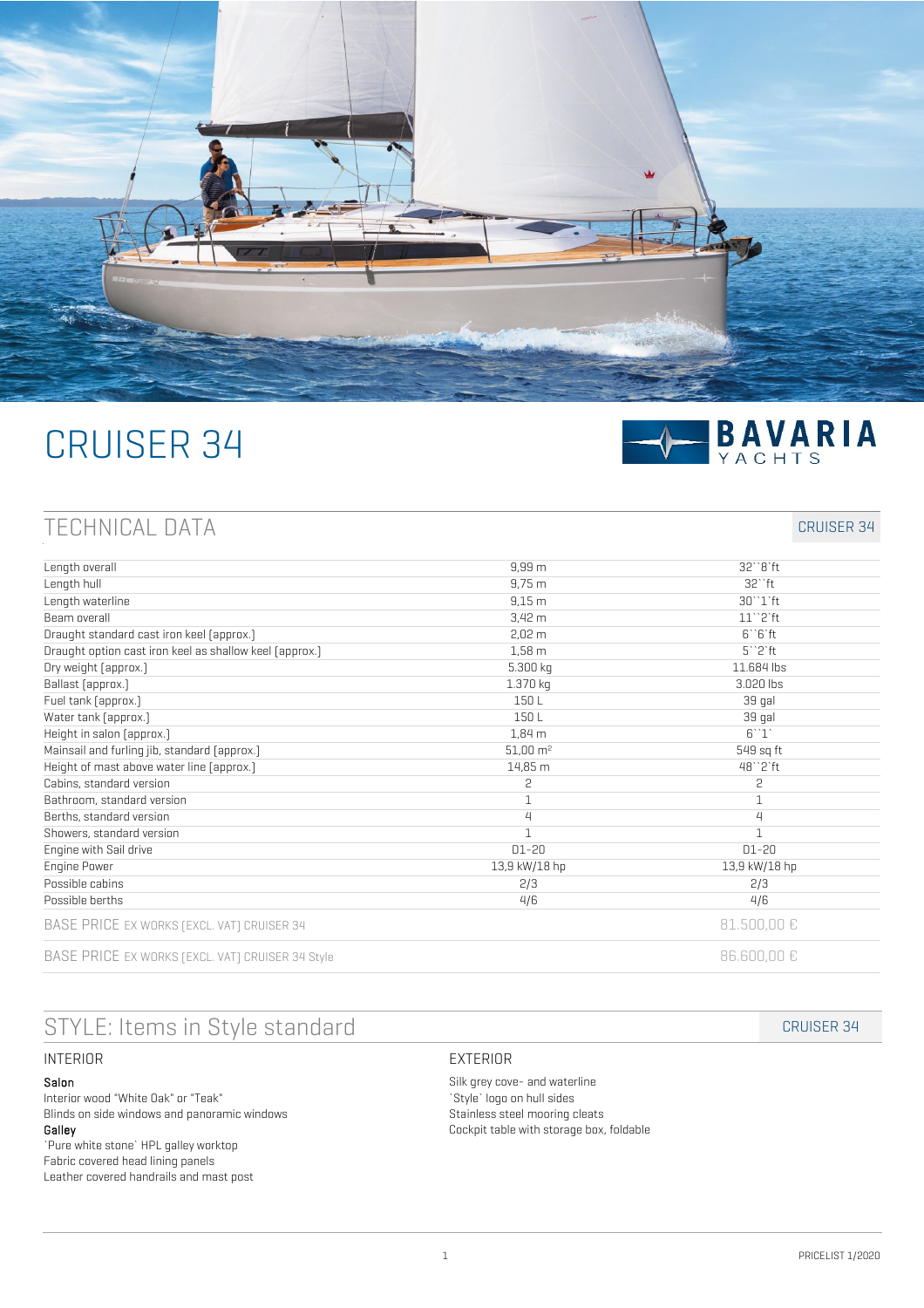| <b>PACKAGES</b>                                                                                                                                  | <b>CRUISER 34</b> |        |
|--------------------------------------------------------------------------------------------------------------------------------------------------|-------------------|--------|
|                                                                                                                                                  | PRICE excl. VAT   |        |
| SPORT SAILING [SPS]                                                                                                                              | 3.300,00 €        |        |
| Sportmast                                                                                                                                        |                   |        |
| SPORT - TECH sail (cruising laminate): Furling jib incl. UV protection, full batten mainsail with MDS slider system                              |                   |        |
| Lazy bag incl. Lazy jacks for mainsail                                                                                                           |                   |        |
| Folding propeller, 3-blade                                                                                                                       |                   |        |
| Dyneema halyards for foresail and mainsail                                                                                                       |                   |        |
| Rodkicker with gas spring                                                                                                                        |                   |        |
| Upgrade: EPEX sail [high tech membrane]: Furling jib incl. UV protection, full batten mainsail with MDS slider system                            | 2.385,00 €        | ∩      |
| <b>EASY SAILING [ES]</b>                                                                                                                         | $3.890,00$ € □    |        |
| Furling mast system [replaces standard main and sportmast]                                                                                       |                   |        |
| EASY-TECH sail (cruising laminate): Furling jib incl. UV protection, furling mainsail with vertical EMS battens, UV protection, carbon top       |                   |        |
| Folding propeller, 3-blade                                                                                                                       |                   |        |
| Dyneema halyards for foresail and mainsail                                                                                                       |                   |        |
| Rodkick with gas spring                                                                                                                          |                   |        |
| Upqrade: EPEX sail [high tech membrane]: Furling jib in EPEX incl. UV protection, furling mainsail with vertical EMS battens and UV protection,  | $3.195,00$ €      | ∩      |
| carbon top                                                                                                                                       |                   |        |
| COMFORT <sub>[C]</sub>                                                                                                                           | $1.980,00 \in$    | $\Box$ |
| Water heater 20 L                                                                                                                                |                   |        |
| Large electric toilet & 38cm aft, stbd.                                                                                                          |                   |        |
| COMFORT-PLUS [CP]                                                                                                                                | $3.600,00$ €      |        |
| Sprayhood with handhold                                                                                                                          |                   |        |
| Electric windlass                                                                                                                                |                   |        |
| Delta anchor 10 kg and anchor chain, galvanised, Ø 8 mm, 50 m                                                                                    |                   |        |
| Mooring kit [6 fenders and 4 mooring lines]                                                                                                      |                   |        |
| Upgrade: Delta anchor 10 kg and anchor chain, stainless steel, Ø 8 mm, 50 m                                                                      | 1.630,00 €        |        |
| NAVIGATION PACKAGES [NAV] [only with optional cockpit table]                                                                                     |                   |        |
| "Basic"                                                                                                                                          | $4.800,00 \in$ ■  |        |
| B&G Zeus <sup>3</sup> 7" chart plotter with integrated GoFree™ Wi-Fi; all-weather touch screen and expanded keypad; DST800 Transducer for Speed, |                   |        |
| Depth and Temperature                                                                                                                            |                   |        |
| 2 x B6G Triton <sup>2</sup> digital displays; B6G Wind vane; B6G V60 VHF with inbuilt AIS Receiver + B6G H60 wireless handset                    |                   |        |
| "Advanced"                                                                                                                                       | 7.200,00 €        | $\Box$ |
| B&G Zeus <sup>3</sup> 7" chart plotter with integrated GoFree™ Wi-Fi; all-weather touch screen and expanded keypad; DST800 Transducer for Speed, |                   |        |
| Depth and Temperature                                                                                                                            |                   |        |
| 2 x B&G Triton <sup>2</sup> digital displays; B&G Wind vane; B&G V60 VHF with inbuilt AIS Receiver + B&G H60 wireless handset                    |                   |        |
| B&G Autopilot incl. heading compass and WR10 wireless remote control                                                                             |                   |        |
| "Premium" [NAV-P]                                                                                                                                | 8.990,00€         | $\Box$ |
| B&G Zeus <sup>3</sup> 9" chart plotter with integrated GoFree™ Wi-Fi; all-weather touch screen and expanded keypad; DST800 Transducer for Speed, |                   |        |
| Depth and Temperature                                                                                                                            |                   |        |
| 2 x B&G Triton <sup>2</sup> digital displays; B&G Wind vane; B&G V60 VHF with inbuilt AIS Receiver + B&G H60 wireless handset                    |                   |        |
| B&G Autopilot incl. heading compass and WR10 wireless remote control                                                                             |                   |        |
| <b>ENTERTAINMENT PACKAGE</b>                                                                                                                     | 1.350,00 €        |        |
| Fusion MS-AV755 unit incl. Bluetooth streaming, dual USB; Multi-Zone technology, at chart table, Radio with DVD player function and colour       |                   |        |
| display with 2 speakers in salon and cockpit, remote control in cockpit, connected with NMEA Network                                             |                   |        |

| RIG / SAIL / DECK HARDWARE                                                                                                             | PRICE excl. VAT      |        | <b>CRUISER 34</b> |
|----------------------------------------------------------------------------------------------------------------------------------------|----------------------|--------|-------------------|
|                                                                                                                                        |                      |        | PACKAGE           |
| <b>SPORTMAST Options</b>                                                                                                               |                      |        |                   |
| Full batten mainsail System                                                                                                            | 770,00€              | ⊓      |                   |
| SPORT - TECH sail [cruising laminate]: Furling jib incl. UV protection, full batten mainsail with MDS slider system                    | 2.300,00€            |        | <b>SPS</b>        |
| EPEX sail (high tech membrane): Furling jib incl. UV protection, full batten mainsail with MDS slider system                           | 4.950,00 €           | ∩      | U-SPS             |
| Lazy bag incl. Lazy jacks for mainsail                                                                                                 | 750,00 €             |        | <b>SPS</b>        |
| <b>FURLING Options</b>                                                                                                                 |                      |        |                   |
| Furling mast system: incl. furling mainsail in Dacron with UV protection (replaces standard main and sport mast)                       | 2.160,00€            |        | FAS               |
| EASY-TECH sail [cruising laminate]: Furling jib incl. UV protection, furling mainsail with vertical EMS battens, UV protection, carbon | 1.700,00 €           | ∩      | FAS               |
| top                                                                                                                                    |                      |        |                   |
| EPEX sail (high tech membrane): Furling jib in EPEX incl. UV protection, furling mainsail with vertical EMS battens and UV protection, | $5.250,00 \text{ }€$ |        | U-EAS             |
| carbon top                                                                                                                             |                      |        |                   |
| <b>GENNAKER-SYSTEM</b>                                                                                                                 |                      |        |                   |
| Gennaker, trioptimal + Snuffer                                                                                                         | 2.120,00€            | ∩      |                   |
| Gennaker equipment consisting of sheets, blocks, halyard, halyard clutch and bow chain plate with single anchor roller and pad eye     | 1.270,00 €           |        |                   |
| for gennaker tack                                                                                                                      |                      |        |                   |
| <b>WINCHES</b>                                                                                                                         |                      |        |                   |
| Gennaker winches [2 pcs.], aluminium, selftailing                                                                                      | 1.400,00 €           | $\Box$ |                   |
| Standard genoa winches placed aft                                                                                                      | 570,00 €             | ∩      |                   |
| MISCELL ANEQUS                                                                                                                         |                      |        |                   |
| Rodkicker with gas spring                                                                                                              | 420,00€              |        | EAS               |
| Dyneema halyards for foresail and mainsail                                                                                             | 170,00€              |        | EAS/SPS           |
|                                                                                                                                        |                      |        |                   |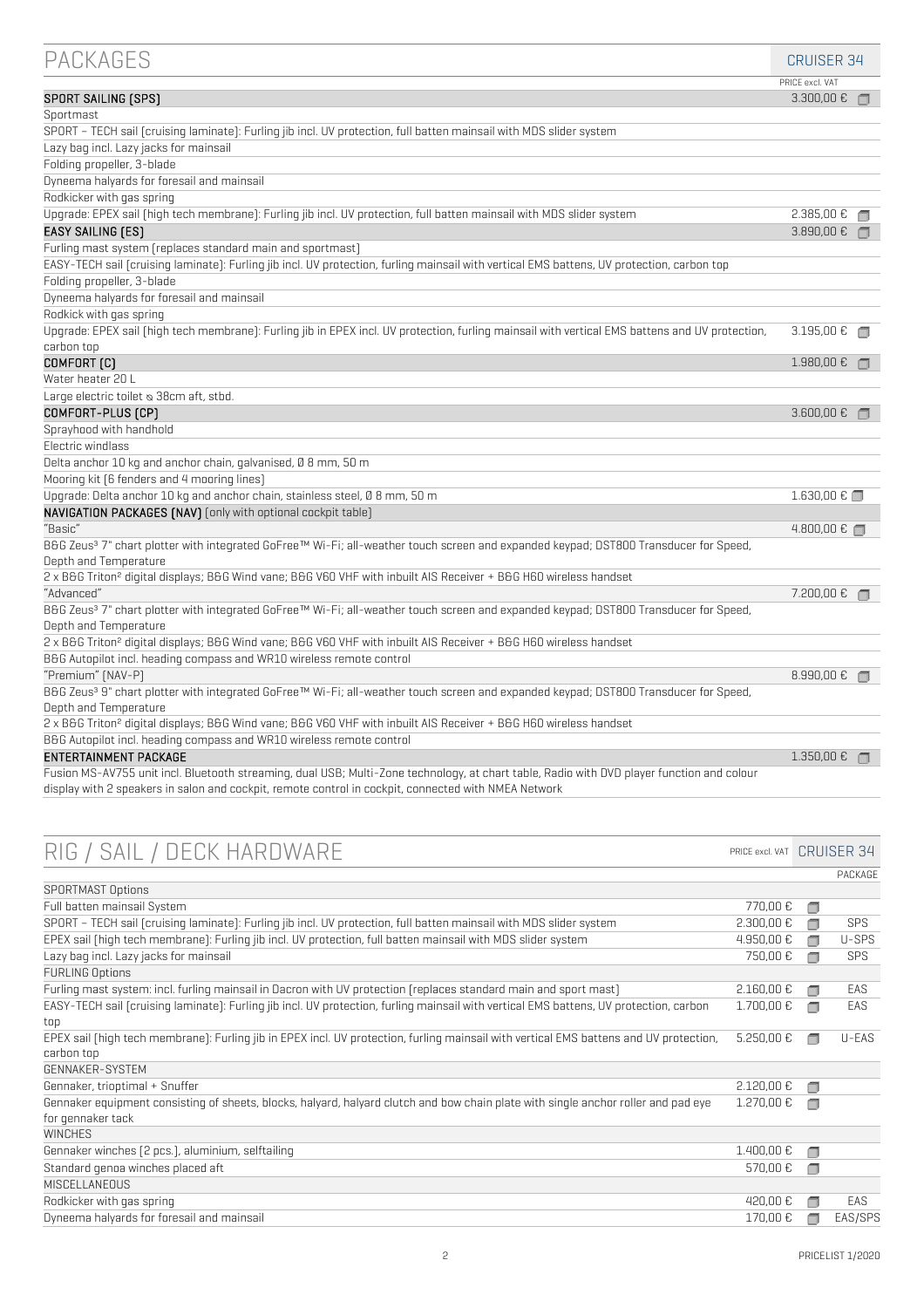| INDIVIDUAL OPTIONS                                                                                      | PRICE excl. VAT CRUISER 34 |             |           |
|---------------------------------------------------------------------------------------------------------|----------------------------|-------------|-----------|
| <b>EXTERIOR</b>                                                                                         |                            |             | PACKAGE   |
| HULL/KEEL                                                                                               |                            |             |           |
| GRP hull silk grey with water- and cove line, white<br>Cove- and waterline on white hull, silk grey     | 3.850,00 €<br>420.00€      | □<br>□      |           |
| Cast iron shallow keel                                                                                  | 960,00€                    | □           |           |
| <b>STEERING</b>                                                                                         |                            |             |           |
| Cockpit with double steering system [2 pedestals], second cockpit locker, mainsheet system on coachroof | $2.500,00 \text{ }€$       | □           |           |
| Bowthruster 60 kqf, electric incl. operating battery                                                    | $4.080,00 \text{ €}$       | □           |           |
| <b>DECK FLOORING</b>                                                                                    |                            |             |           |
| Teak on cockpit floor<br>Teak on cockpit floor and sidedeck                                             | 1.770,00 €<br>6.040,00 €   | ⊓           |           |
| DuraDeck on cockpit seats and bathing platform                                                          | 950,00€                    | ⊓<br>⊓      |           |
| DuraDeck on cockpit seats, bathing platform and cockpit floor                                           | 2.940,00 €                 | σ           |           |
| DuraDeck on cockpit seats, bathing platform, cockpit floor and sidedeck                                 | 8.190,00 €                 | $\Box$      |           |
| COVERS AND COCKPIT UPHOLSTERY (according to BAVARIA Style Guide)                                        |                            |             |           |
| Sprayhood with handhold                                                                                 | 1.500,00 €                 | ∩           | CP        |
| Camper cover [only in combination with sprayhood]                                                       | 2.100,00 €                 | Ω           |           |
| <b>Bimini</b>                                                                                           | 2.520,00 €                 | $\Box$      |           |
| Bimini with LED overhead lights<br>Textile covers for steering wheel, cockpit table and all winches     | 2.780,00 €<br>850,00€      | □<br>$\Box$ |           |
| Textile cover for rolled-up jib on forestay                                                             | 880.00€                    | ∩           |           |
| <b>ANCHORING</b>                                                                                        |                            |             |           |
| 6 stainless steel cleats                                                                                | 1.020.00 €                 |             | ST        |
| Mooring kit [6 fenders and 4 mooring lines]                                                             | 400.00€                    | ∩           | CP        |
| Electric windlass                                                                                       | 900,00€                    | ⊓           | CP        |
| Delta anchor 10 kq and anchor chain, galvanised, Ø 8 mm, 50 m                                           | 920,00€                    | ⊓           | CP        |
| Delta anchor 10 kg and anchor chain, stainless steel, Ø 8 mm, 50 m<br>MISCELLANEOUS                     | $2.020,00 \text{ }€$       | ∩           | $U$ -CP   |
| Guardrail exit, both sides                                                                              | 560,00€                    | Ω           |           |
| LFS-safety package, life-safety system                                                                  | 300,00€                    | ∩           |           |
| Life-saving collar with holder and life line, installed at aft pushpit                                  | 200,00€                    |             |           |
| Cockpit table with storage box, foldable and possibility to fix a chart plotter                         | 1.330,00 €                 | ∩           | ST        |
| <b>INTERIOR</b>                                                                                         |                            |             | PACKAGE   |
| SALON UPHOLSTERY [according to BAVARIA Style guide]                                                     |                            |             |           |
| Salon upholstery "Nautilus"<br>Salon upholstery "Opus" in artificial leather                            | 320,00€<br>450,00€         |             |           |
| Salon upholstery "Savoy" in real leather                                                                | 1.750,00 €                 | □<br>⊓      |           |
| SALON                                                                                                   |                            |             |           |
| Wood color "Teak"                                                                                       | 1.780,00 €                 |             | <b>ST</b> |
| Wood color "White Oak"                                                                                  | 2.120,00 €                 | ⊓           | ST        |
| Floor in "Walnut" or "Wenge"                                                                            | 290,00€                    | $\Box$      |           |
| Floor in "Ocean Line'                                                                                   | 370,00€                    | □           |           |
| Settee in salon transformable into berth                                                                | 350,00€                    | ⊓           |           |
| Blinds on side windows and panoramic windows<br><b>CABINS</b>                                           | 650,00€                    | ⊓           | ST        |
| Additional Cabin (only in combination with double steering system)                                      | 2.690,00 €                 |             |           |
| High quality mattress for 2 cabin version                                                               | 850,00€                    | σ           |           |
| High quality mattress for 3 cabin version                                                               | 1500,00€                   | □           |           |
| TECHNICAL SYSTEM                                                                                        |                            |             | PACKAGE   |
| <b>DRIVE</b>                                                                                            |                            |             |           |
| Volvo-Penta D1-30, 20,9 kW / 28 hp with Saildrive<br>Folding propeller, 3-blade                         | 1.520,00 €                 | □           |           |
| SANITARY                                                                                                | 1.050,00 €                 | ∩           | EAS/SPS   |
| Water heater 20 L                                                                                       | 1.020,00 €                 |             | С         |
| Electric toilet & 38cm, large, aft                                                                      | 1.090,00 €                 | □           | C         |
| Hot air heater, 1 x 4 kW, Outlets in salon and foreship                                                 | 2.900,00 €                 | □           |           |
| COMFORT [230 V-Systems]                                                                                 |                            |             |           |
| Inverter 2500W [true sine wave] for 230V Shore power                                                    | 2.270,00 €                 | ∩           |           |
| COMFORT [110 V-Systems]                                                                                 |                            |             |           |
| Inverter 2000W [true sine wave] for 110V Shore power                                                    | 2.580,00 €                 | ∩           |           |
| Shore power supply 110 V<br>NAVIGATION INSTRUMENTS                                                      | 2.050,00€                  | ⊓           |           |
| 4G Radar: B&G 4G Broadband Radar incl. Scanstrut Mastbracket [only in combination with chart plotter]   | 2.860,00€                  | □           |           |
| NAIS-500 Transponder: B&G AIS Class B Transponder for sending AIS signals                               | 1.350,00 €                 | ⊓           |           |
| B&G ForwardScan®, forward looking Sonar [only in combination with chart plotter]                        | 980,00€                    | ⊓           |           |
| SHIPMENT / TRANSPORT                                                                                    |                            |             |           |
| Steel cradle for oversea transport                                                                      | 2.370,00 €                 |             |           |
| Shrink wrapping                                                                                         | 570,00 €                   | ⊓           |           |

SPS= Sport Sailing Package, EAS=Easy Sailing Package, C= Comfort Package, CP= Comfort Plus Package; NAV-P= Navigation Package Premium; ST= Style